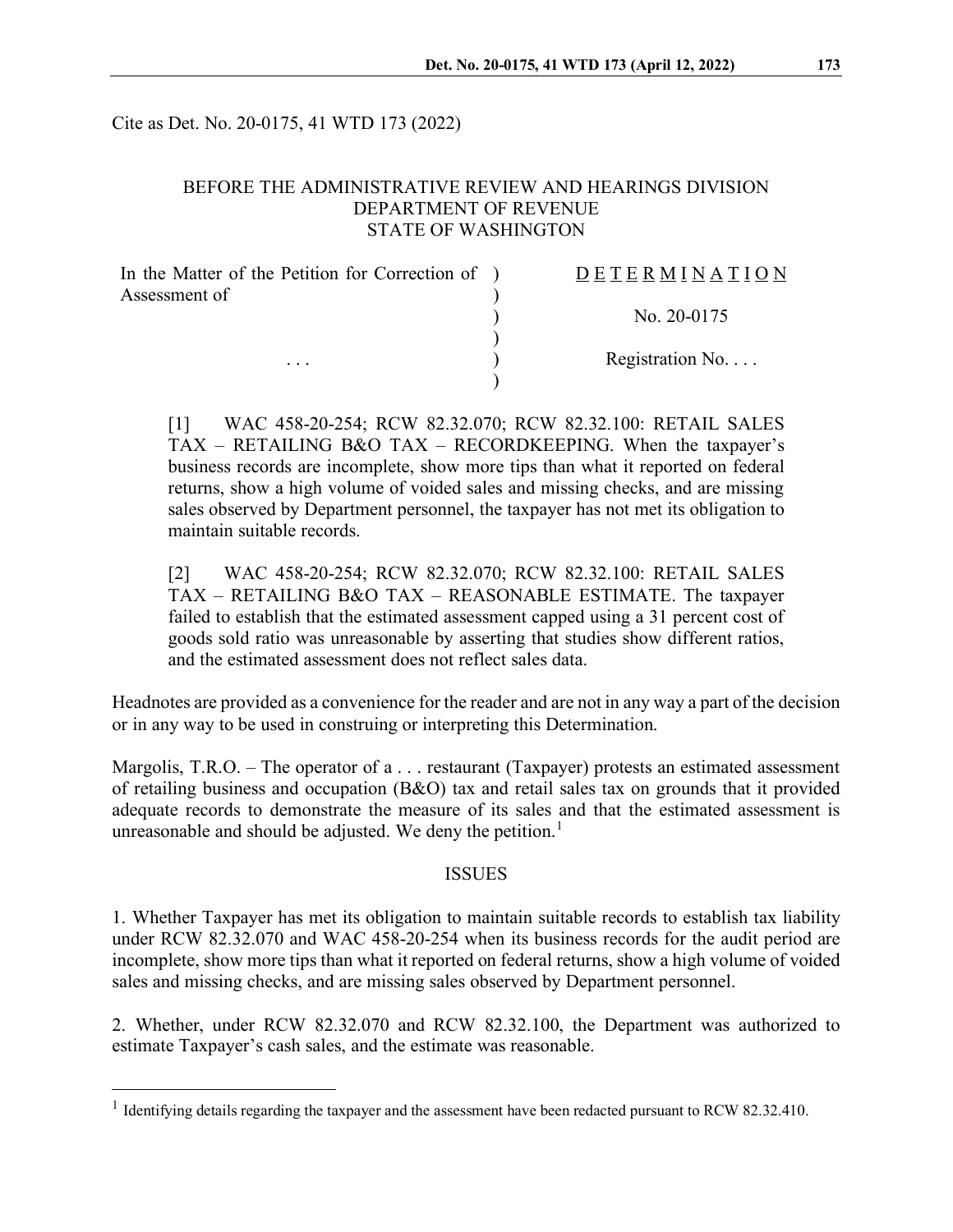## FINDINGS OF FACT

Taxpayer operates a . . . restaurant in . . . , Washington. The Department of Revenue's Audit Division (Audit) examined Taxpayer's records for the period January 1, 2014, through June 30, 2018, and on May 24, 2019, issued a Notice of Balance Due against Taxpayer for \$. . . . This amount is composed of \$. . . in retailing B&O tax, \$. . . in retail sales tax, \$. . . in use tax, \$. . . in deferred sales tax, \$. . . in litter tax, \$. . . in 50% reseller permit misuse penalty, \$. . . in 5% assessment penalty, and \$. . . in interest.

For periods prior to September 7, 2016, Taxpayer maintained and provided only monthly summary reports from its old point of sale (POS) system. These reports list payments by check, gift card, credit card, and cash, and tips paid out, but fail to show any sales detail or make any reference to revenue or sales tax. For subsequent periods, Taxpayer used . . . POS, and provided Audit with an Excel download of sales detail.

Tips recorded on Taxpayer's federal payroll tax returns are far less than tips recorded in its POS systems. Specifically, for the audit period, Taxpayer reported \$. . . in taxable social security tips, but its POS systems recorded \$. . . [an amount approximately six times greater than the reported taxable social security tips] in tips (despite Taxpayer explaining that its POS systems only recorded tips paid by credit card).

Taxpayer's records show a rapidly declining cash sales to total sales ratio. For January 2014, its records show 20-percent cash sales, but by August 2017, this decreased to only 8-percent cash sales. The cost of goods sold to revenue ratio is as follows: 47 percent in 2014, 42 percent in 2015, 39 percent in 2016, and 39 percent in 2017. Audit notes that this ratio is unusually high.

September 13, 2016, and June 27, 2018, are the only days where Taxpayer's records show minimal gaps in check sequence numbers (on average, there were 34 gaps). The percentage of cash in total sales amounts on these days, for most large sales as well as for total sales, is substantially higher than that for the audit period with POS detail, which evidenced substantial gaps in check sequence numbers:

|                              | September 13, 2016<br>June 27, 2018 |                               | Audit Period with POS detail |                   |                                  |                              |                   |                               |
|------------------------------|-------------------------------------|-------------------------------|------------------------------|-------------------|----------------------------------|------------------------------|-------------------|-------------------------------|
| \$ sale                      | $#$ cash<br>sales                   | $%$ cash of<br>total \$ sales | \$ sale                      | # $cash$<br>sales | $%$ cash of<br>total \$<br>sales | \$ sale                      | $#$ cash<br>sales | $%$ cash<br>total \$<br>sales |
| $1-9$                        | 15                                  | 35                            | $1-9$                        | 10                | 42                               | $1-9$                        | 5,883             | 40                            |
| $10-19$                      | 21                                  | 34                            | $10-19$                      | 11                | 24                               | $10-19$                      | 4,797             | 18                            |
| $20 - 29$                    | 14                                  | 43                            | $20 - 29$                    | 8                 | 19                               | $20 - 29$                    | 1,442             | 8                             |
| $30-39$                      | $\overline{2}$                      | 19                            | $30 - 39$                    | 5                 | 41                               | $30 - 39$                    | 251               | $\overline{4}$                |
| $40 - 49$                    |                                     | 48                            | 40-49                        | 2                 | 52                               | 49-49                        | 40                |                               |
| 50-59                        |                                     | 32                            | 50-59                        |                   | $\Omega$                         | 50-59                        | 13                |                               |
| $60+$                        |                                     | $\Omega$                      | $60+$                        |                   | 45                               | $60+$                        | 9                 | $\theta$                      |
| <b>TOTAL</b><br><b>SALES</b> |                                     | 30                            | <b>TOTAL</b><br><b>SALES</b> |                   | 29                               | <b>TOTAL</b><br><b>SALES</b> |                   | 10                            |

|          | Audit Period with POS detail |          |              |  |  |  |  |  |
|----------|------------------------------|----------|--------------|--|--|--|--|--|
| ash of   | \$ sale                      | $#$ cash | $\%$ cash of |  |  |  |  |  |
| tal \$   |                              | sales    | total \$     |  |  |  |  |  |
| ales     |                              |          | sales        |  |  |  |  |  |
| 42       | $1 - 9$                      | 5,883    | 40           |  |  |  |  |  |
| 24       | $10-19$                      | 4,797    | 18           |  |  |  |  |  |
| 19       | 20-29                        | 1,442    | 8            |  |  |  |  |  |
| 41       | 30-39                        | 251      | 4            |  |  |  |  |  |
| 52       | 49-49                        | 40       | 1            |  |  |  |  |  |
| $\Omega$ | 50-59                        | 13       |              |  |  |  |  |  |
| 45       | $60+$                        | 9        | 0            |  |  |  |  |  |
| 29       | <b>TOTAL</b>                 |          | 10           |  |  |  |  |  |
|          | <b>SALES</b>                 |          |              |  |  |  |  |  |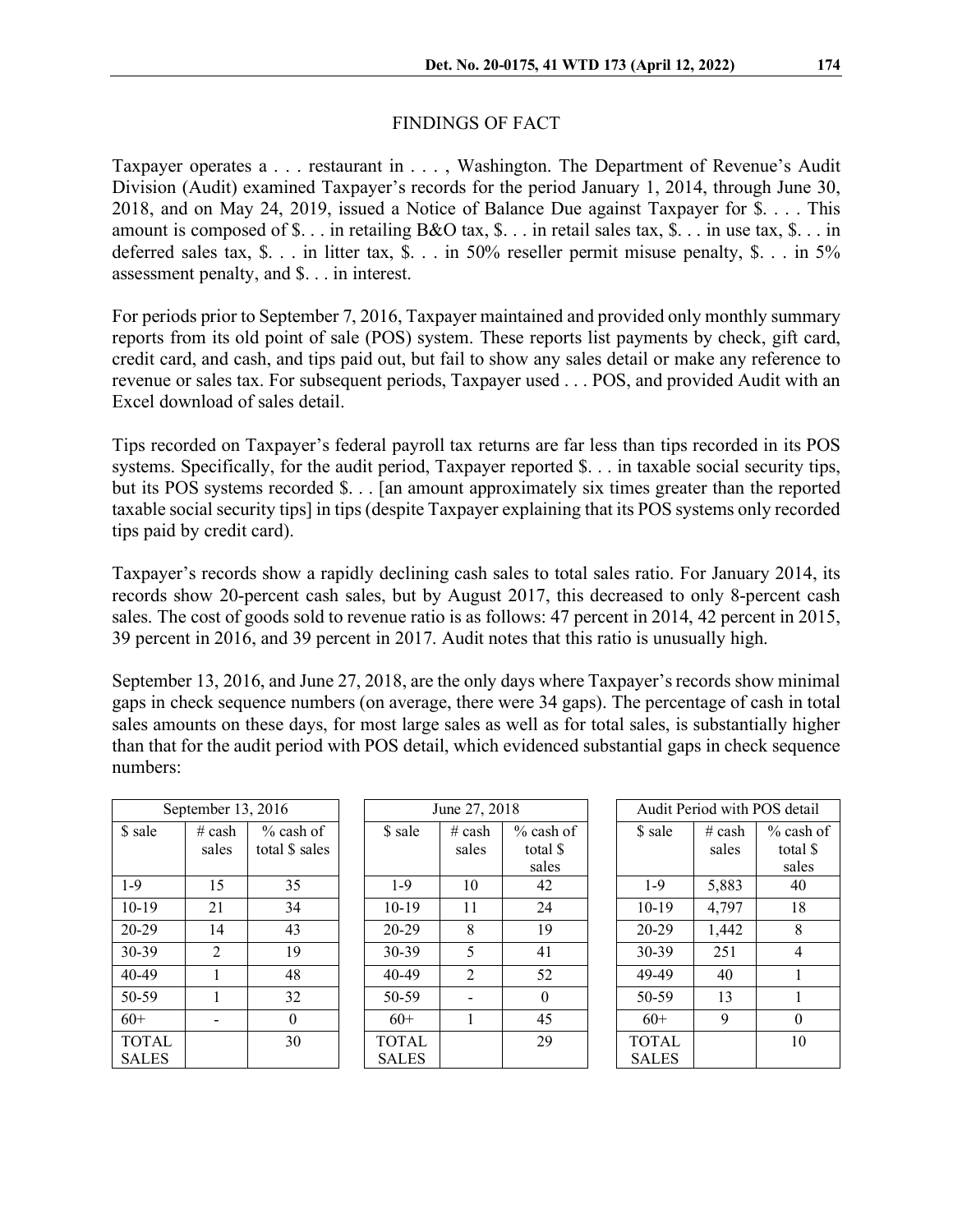Seven (7) of the 100 largest cash transactions recorded in Taxpayer's records occurred on September 13, 2016, and June 27, 2018, despite sales detail covering the 564 days that Taxpayer was open between September 7, 2016 and June 30, 2018. This is unlikely to have occurred based on random chance, indicating that these days reflect a more complete accounting of cash sales.

Taxpayer's records show a very low volume of cash sales versus credit card sales. For sales over \$40, the records show only 62 cash payments, versus 5,398 credit card payments for the entire Audit Period. Thus, over a 22-month period, when the business was open for 564 days, Taxpayer's records indicate that, on average, only about 3 customers per month made cash payments on sales over \$40.

Taxpayer's records show a high volume of missing check numbers. The POS system is set up to start each day with check number 100, and progress through subsequent numbers throughout the day. However, from September 7, 2016 through June 30, 2018, the POS system is missing 19,218 checks. For example, on May 2, 2018, the following checks are missing from the expected sequence: 102, 107, 112, 119, 127, 128, 134-137, 148, 155, 159-160, 162, 167, 170, 174, 176, 184, 187, 189, 191, 195, 201, 215, 233, 241, 244, 256, 261, 263, and 265.

Taxpayer's records show a large volume of voided cash sales as compared to completed cash sales. Voided sales were pervasive, and for the period September 7, 2016 through June 30, 2018, the POS system recorded 16,791 voided cash sales, but only 12,435 completed cash sales for \$1 or more (sales under \$1 only total \$60). The records also show long gaps between completed cash sales. For example, on February 5, 2018, the records show a cash sale at 5:02PM, followed by 10 voided cash transactions, and the next cash sale recorded at 7:46PM.

On July 20, 2018, the auditor ate lunch at Taxpayer's restaurant, and observed cash transactions that were not recorded as sales in the POS records. For example, he saw a \$45.72 sale at 1:01 PM that was settled in cash, but found no corresponding transaction in the POS records other [than]a void at 1:03 PM (the POS system clock was 2 minutes fast). Further, the POS records only show 40 cash sales between \$40 and \$49 over thousands of operating hours, and it seems unlikely that in the one hour that the auditor was observing sales, he should witness a cash sale in this range if the POS records are accurate and reliable.

Audit found that Taxpayer's records were unreliable and insufficient to establish the measure of taxable receipts, and estimated taxable sales by treating all voids and gaps in check sequence numbers as deleted cash transactions, and only accepting tips recorded on Taxpayer's federal returns as valid, resulting in an adjustment to income of \$. . . (\$. . . from overstated tips, \$. . . from voided transactions, and \$. . . from gaps in check sequence numbers). Because this method would disallow valid void transactions, Audit set a ceiling on the adjustments by computing revenue using a cost of goods sold to total revenue ratio of 31 percent, a generally accepted ratio for restaurants. This reduced the adjustment by \$. . . to \$. . . [an amount approximately 56 percent less than original estimated sales amount].

Taxpayer petitioned for correction of the assessment, asserting that the assessment should be adjusted because Taxpayer did not underreport sales. It further asserted that the costs of goods methodology fails to consider relevant factors such as Taxpayer's use of high-quality ingredients,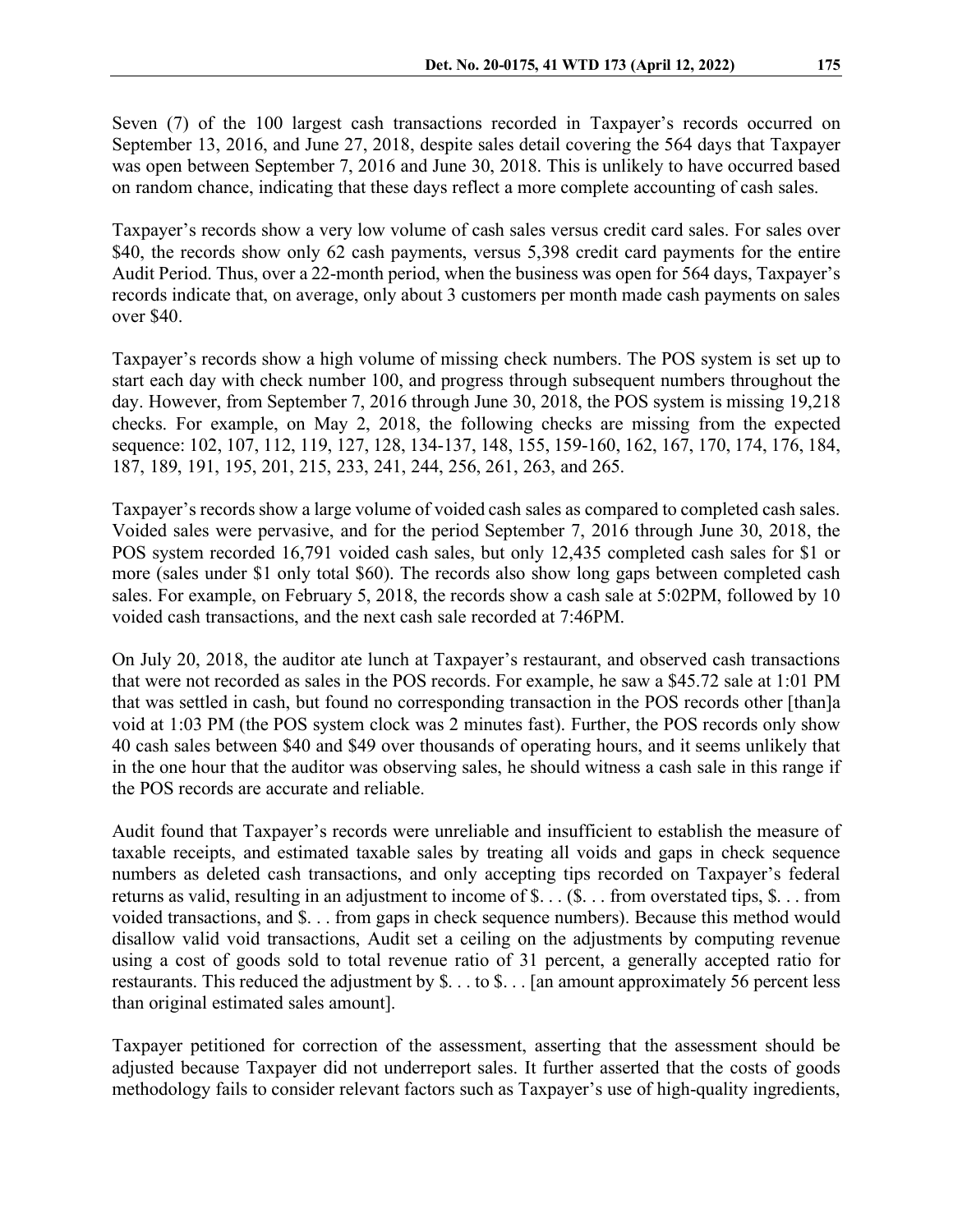large portions, low prices, and potential employee theft; sales revenue is overestimated by considering valid voids generated automatically by the system when changing modes; missing check numbers are not generated by POS operators; and tips recorded in the POS systems should not be considered revenue.

Taxpayer provided a letter, declaration, and signed statement in support of its petition. The letter, dated September 27, 2019, and signed by . . . , President of . . . [POS system], explains as follows:

In . . . [POS system], when a user opens a check, then navigates away from the check before any items have been submitted, the check will be automatically voided by the system. The restaurant's Security Log will display the description "VOID CANCELLED: by System" for a check that was voided by . . . [POS system]. If a check has been voided by an employee, the log will display the description "VOID" and may be followed by a reason for the void.

A declaration by . . . , the supplier of Taxpayer's . . . POS System, reads as follows (in pertinent part, underlining in original):

5. . . . The system has different modes such as online orders, take-out orders, dine in orders, etc. If any of the different modes are switched from one mode to the another, the system generates a void along with a zeroed amount and subsequently moves onto the next check number. . . . This system generated voids cannot be created by individuals. Many of the voids noticed from the data provided by . . . [Taxpayer's manager] are system generated voids, and not voids from individuals or restaurant employees.

6. . . . [Taxpayer's manager] mentioned that the system has been displaying check numbers that are not sequential. From the best of my understanding, there is not a way for such check numbers to be manually deleted.

A signed statement by . . . , Taxpayer's manager, reads as follows (in pertinent part, underlining in original):

This is to address the issue of system-generated voids on our POS system. To clarify this further, these are not voids, but rather system-generated cancellations, and I will attempt to explain the difference and why this is occurring.

If you look at the sales journal that I sent Mr. . . . , - voids are clearly marked on one of the columns. In these examples that were attached by Mr. . . . , you can see that some of these cancelled items have a "void" next to them. Others do not and these should be considered cancellations.

As a failsafe protection for the restaurant owners, our POS system does not allow servers to just cancel out orders that were submitted to the kitchen. . . . We document ALL voids at the end of the night and reconcile them all as this is important for operations. These cancellations are especially just that, hitting an escape key, they zero out and compute a zero transaction. In this case, nothing was ever sent to the kitchen and no money was exchanged. . . .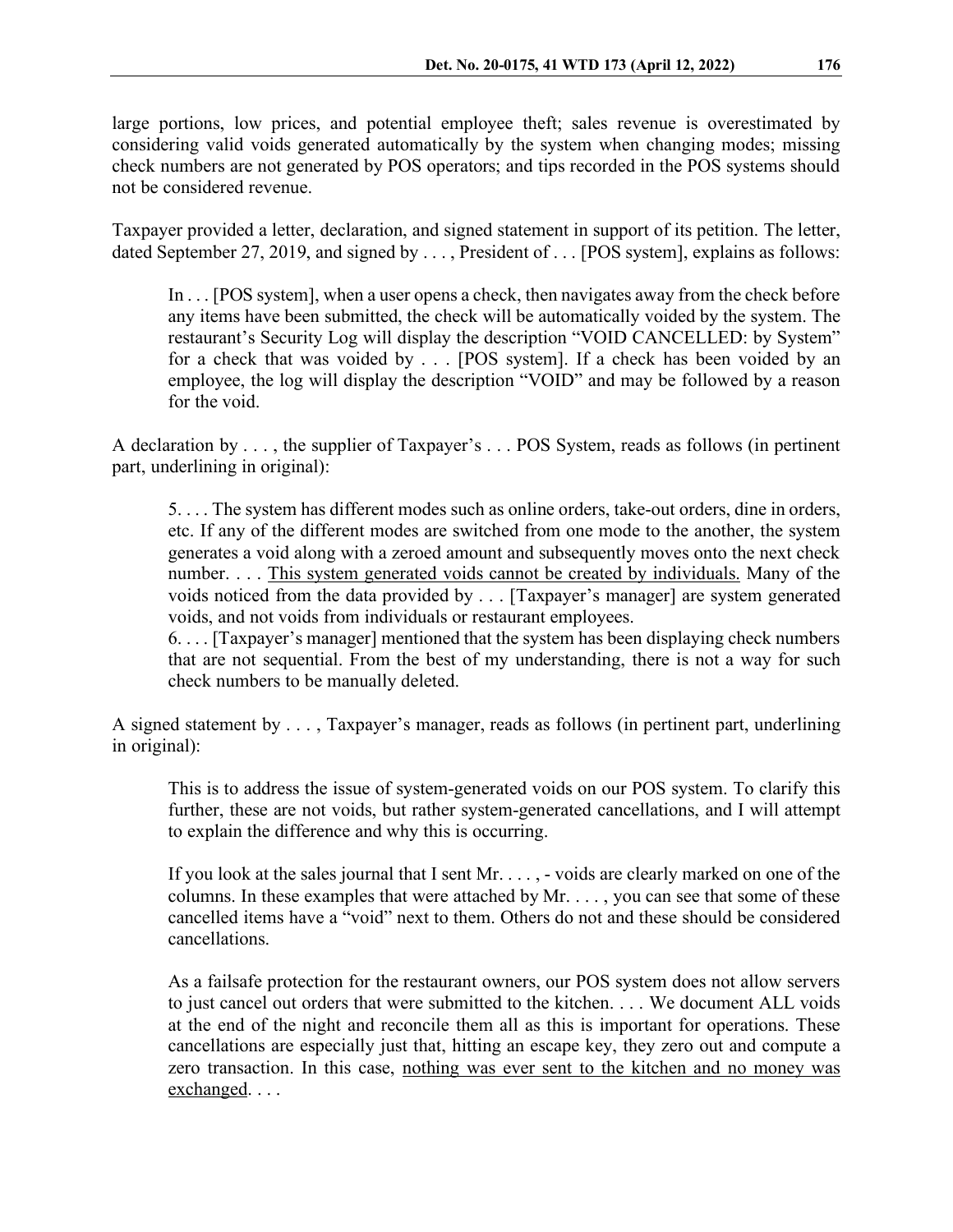I apologize for the confusion our POS has caused. I can see and understand DOR's point of view on this, but the voids are system generated, not by our employees or myself. . . . This audit shed some light on areas we need to tidy up in our operations, like our inventory control and tip control; however, I can assure you there was no underreporting of our revenue by the company, or the employees and no taxes were ever underpaid.

## ANALYSIS

Washington imposes a retail sales tax on each retail sale in this state. RCW 82.08.020(1). The term "retail sale" is defined to include sales of tangible personal property. RCW 82.04.050(1)(a). Taxpayer is selling prepared food and beverages, which are items of tangible personal property, and is making retail sales subject to retail sales tax. RCW 82.04.050; *see also* WAC 458-20-124 (The administrative rule regarding restaurants, cocktail bars, taverns and similar businesses.)

Washington imposes B&O tax for the act or privilege of engaging in business activities. RCW 82.04.220. The tax is measured by applying particular rates against the value of products, gross proceeds of sales, or gross income of the business as the case may be. RCW 82.04.220. The tax rate or rates applicable to a particular taxpayer depend on the type of activity or activities in which the taxpayer engages. Persons making retail sales are subject to retailing B&O tax on their gross proceeds of sales. RCW 82.04.250(1).

Businesses liable for Washington taxes have the responsibility to keep accurate and complete business records. RCW 82.32A.030(3); RCW 82.32.070. WAC 485-20-254 (Rule 254) repeats and clarifies these responsibilities. Rule 254(3) provides, in pertinent part:

(b) It is the duty of each taxpayer to prepare and preserve all records in a systematic manner conforming to accepted accounting methods and procedures. Such records are to be kept and preserved. All of the taxpayer's records must be presented upon request by the department or its authorized representatives that will demonstrate:

(i) The amounts of gross receipts and sales from all sources, however derived, including barter or exchange transactions, whether or not such receipts or sales are taxable. These amounts must be supported by original source documents or records including but not limited to all purchase invoices, sales invoices, contracts, and such other records as may be necessary to substantiate gross receipts and sales.

. . .

(c) The records kept, preserved, and presented must include the normal records maintained by an ordinary prudent business person. Such records may include general ledgers, sales journals, cash receipts journals, bank statements, check registers, and purchase journals, together with all bills, invoices, cash register tapes, and other records or documents of original entry supporting the books of account entries. The records must include all federal and state tax returns and reports and all schedules, work papers, instructions, and other data used in the preparation of the tax reports or returns.

RCW 82.32.100(1) provides that when taxpayers fail to provide records, "the department shall proceed, in such manner as it may deem best, to obtain facts and information on which to base its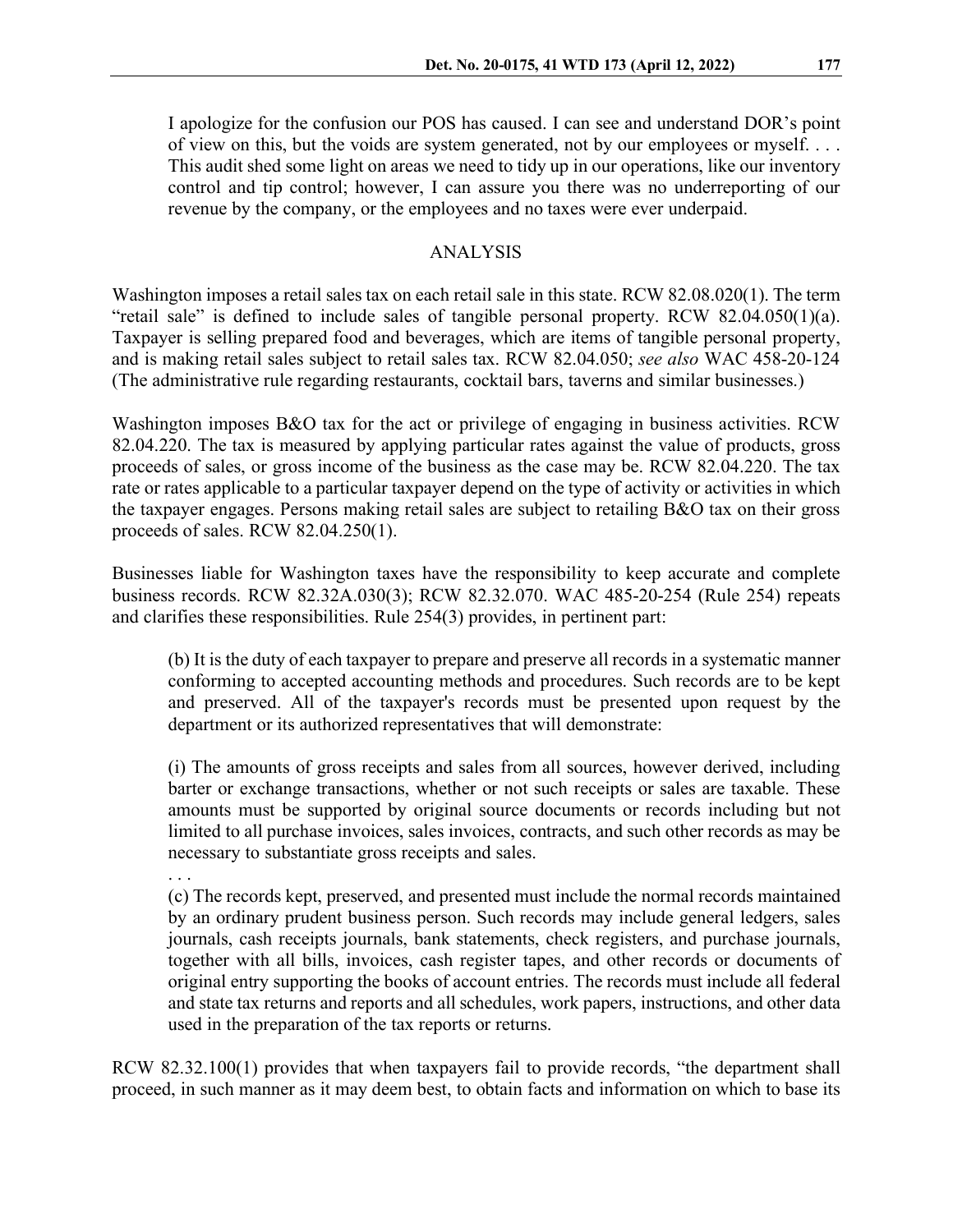estimate of the tax; . . . ." We have previously noted and affirmed the Department's authority to assess taxes based on a reasonable estimate. *See* Det. No. 14-0106, 33 WTD 402 (2014); Det. No. 13-0302R, 33 WTD 572 (2014); Det. No. 03-0279, 23 WTD 252 (2004); Det. No. 97-134R, 18 WTD 163 (1999).

The Department uses a broad range of methodologies to estimate tax liability. This includes estimating income based on records of wages of workers, and estimating cash sales based on an industry study of payment methods. Det. No. 15-0026, 34 WTD 373 (2015); Det. No. 15-0350, 35 WTD 291 (2016). Pursuant to RCW 82.32.100, the Department has the authority to estimate the tax in the manner it deems best, as long as it does so reasonably. Det. No. 99-341, 20 WTD 343 (2001).

First, we consider whether Taxpayers failed to provide suitable records such that the Department was correct in making estimated assessments. Taxpayer provided no original source documents or records for periods prior to September 7, 2016, despite the requirement under RCW 82.32.070 and Rule 254(3)(b)(i) that it keep such records. Instead, it provided monthly summary reports from its old POS system that are missing detail with regards to the underlying sales and are clearly insufficient to substantiate gross receipts. For subsequent periods within the audit period, Taxpayer did provide detailed electronic records from its subsequent POS system. However, we find a number of anomalies in Taxpayer's records:

- Taxpayer reported \$... in taxable social security tips, but data from its POS systems show \$. . . in tips, more than six times the amount reported on its federal returns. Taxpayer said that it reported tips on federal returns based on what its servers said they had received, but this does not explain Taxpayer's failure to report tips in reliance on the POS reports, which it now asks the Department to rely on in order to verify reported sales.
- The cash sales percent reflected in Taxpayer's records trends quickly downward, and Taxpayer has offered no explanation for this rapid change. It moves from 20 percent in January, 2014, to 8 percent in August, 2017. This is a drop of more than 50 percent in less than 4 years.
- The ratio of cash sales to total sales reflected in Taxpayer's records is very low. A 2010 BAI & Hitachi Study of Consumer Payment Preferences, dated January 25, 2011, shows cash payment averages of 55 percent at fast food restaurants, 33 percent at coffee shops, and 27 percent at restaurants. *See* Det. No. 15-0350, 35 WTD 291 (2016). However, Taxpayer's overall cash sales to total sales per the new POS system is only 10 percent. Taxpayer cites a study to support the reasonableness of 8 percent cash sales. *See* www.tsys.com/Assets/TSYS/downloads/rs\_2016-us-consumer-payment-study.pdf (last accessed June 19, 2020). However, because it shows a cash preference for dine in restaurants at 18 percent and fast food at 33 percent, it does not support the 10 percent cash sales reflected in Taxpayer's records. *Id*.
- On the only days that show minimal gaps in check sequence numbers, the cash sales percent is 30 percent and 29 percent, roughly in line with the studies referenced above, indicating that gaps in check sequence numbers reflect unrecorded/unreported cash sales.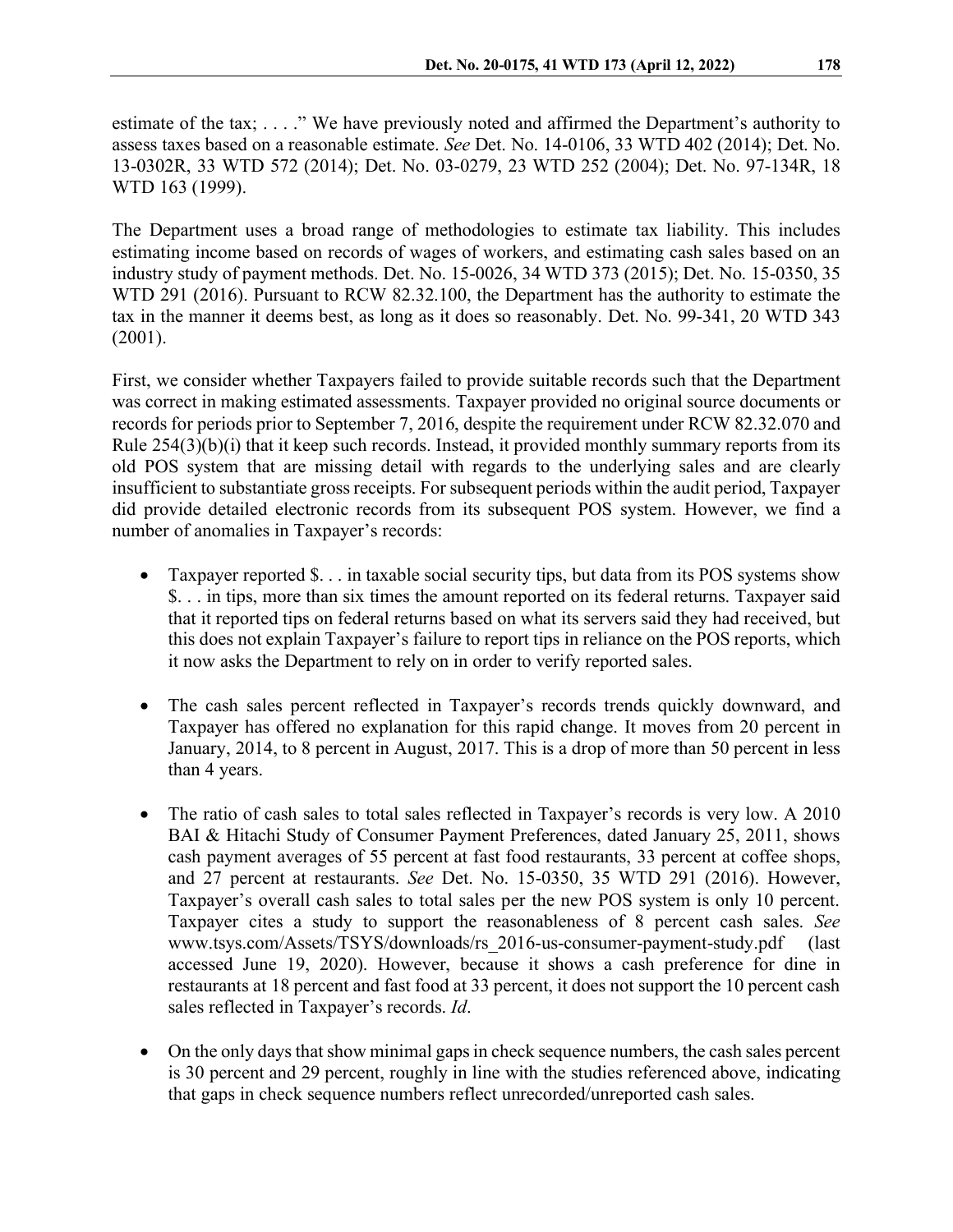- Seven of the 100 largest cash transactions recorded in Taxpayer's records were on September 13, 2016, and June 27, 2018, the only days that lack a significant number of missing checks. It is unlikely that these sales would happen to fall on such days unless the days with large numbers of missing check numbers are also missing large cash sales. Taxpayer responds that some of the largest cash sales were on days where there are a large number of missing check numbers, but this does not explain why so many large cash sales occurred on these outlier days.
- The number of cash payments for sales over \$40 is unreasonably small. Taxpayer's records show that there were only 62 cash payments, versus 5,398 credit card payments, for sales over \$40. This is over a period of 22 months, when Taxpayer was open for business 564 days, indicating that only about 3 customers per month made cash payments on sales over \$40. We find such a small number of \$40 or more cash sales not credible.
- From September 7, 2016 through June 30, 2018, the POS system is missing 19,218 checks. Taxpayer explains that missing checks cannot be created by users, and are generated by the POS system. In is unclear, however, why a POS system designed to track sales would automatically generate missing check numbers, making tracking sales more difficult.
- On July 20, 2018, the auditor ate lunch at Taxpayer's restaurant, and observed cash transactions that were not recorded as sales in the POS records. Further, the POS records only show 40 cash sales between \$40 and \$49 over thousands of operating hours, and it seems unlikely that in the one hour that the auditor was observing sales, he should witness a cash sale in this range if the POS records are accurate and reliable.
- From September 7, 2016 through June 30, 2018, the POS system recorded 16,791 voided cash sales, but only 12,435 completed cash sales for \$1 or more (sales under \$1 only total \$60). 13,598 of the voids are system generated voids, and 3,193 are non-system generated voids. Taxpayer avers that system generated voids should not be deemed sales, and provided an explanation for some observed transactions that do not comport with the POS record. For example, Taxpayer explains that Check No. 144 was "dine in," and changing the order to "take out" resulted in a system void of Check No. 145 and creation of Check No. 146. However, the data indicates that Check No. 144 and 146 are for entirely different orders, and we find Taxpayer's explanation unconvincing.
- Taxpayer's records show long gaps between completed cash sales. For example, on February 5, 2018, the records show a cash sale at 5:02PM, followed by 10 voided cash transactions, and the next cash sale recorded at 7:46PM. This indicates that there were a substantial number of actual cash sales that were voided.

In consideration of all the above anomalies, taken together, we find that the Taxpayer has failed to provide suitable records to establish its tax liabilities, and Audit was correct to issue an estimated assessment. The only remaining issue is whether the estimated assessment is reasonable. Audit capped the assessment using a 31-percent costs-of-goods-sold ratio, which effectively reduces the assessment to take into account imputed amounts that may not reflect actual sales. Taxpayer avers that this ratio is unreasonable and conflicts with its sales data, and explains that several studies cite